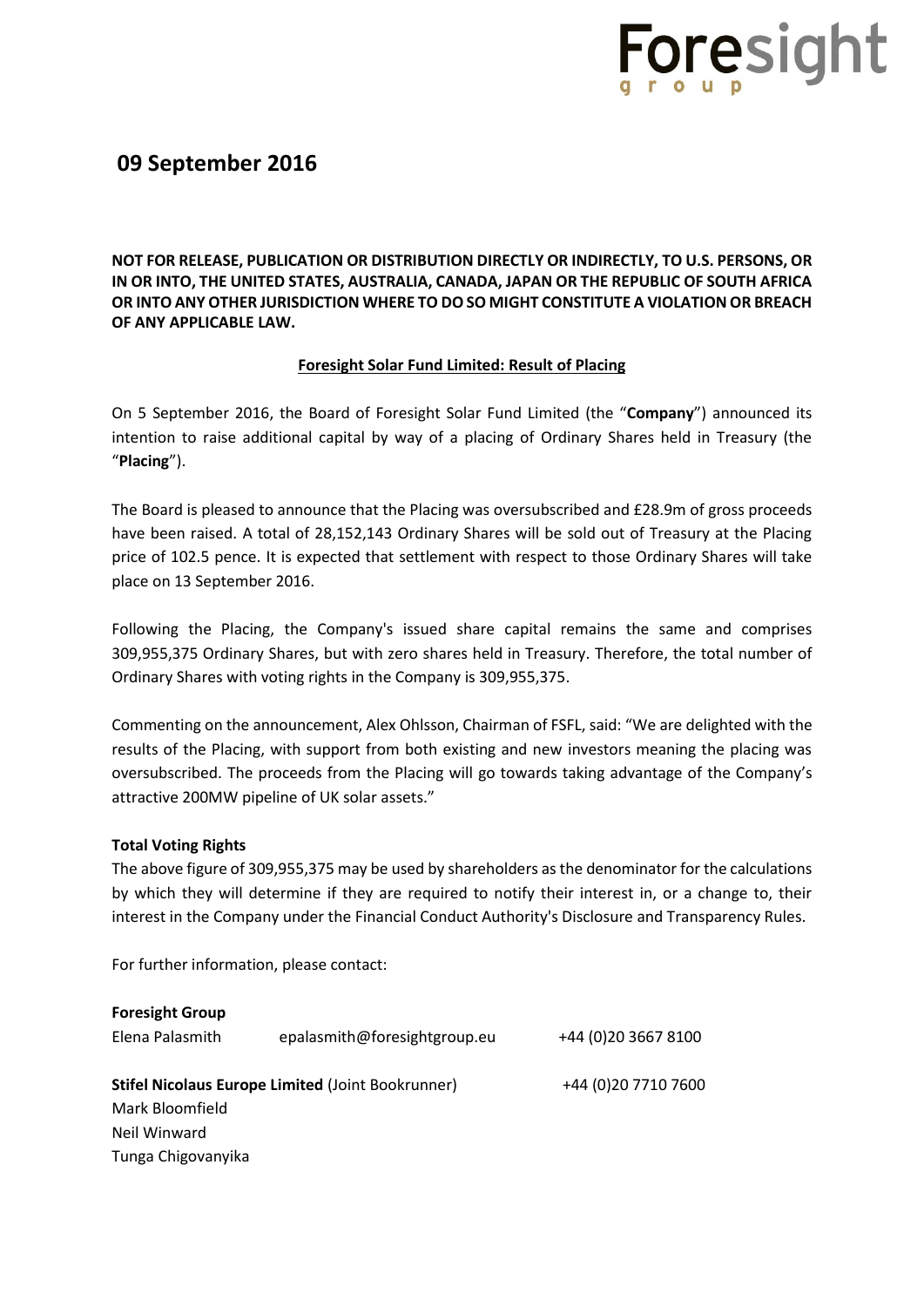

## **09 September 2016**

**J.P. Morgan Cazenove** (Joint Bookrunner)  $+44$  (0)20 7742 4000 William Simmonds

#### **Disclaimer**

The information contained within this announcement is deemed by the Company to constitute inside information as stipulated under the Market Abuse Regulations (EU) No. 596/2014). Upon the publication of this announcement via Regulatory Information Service this inside information is now considered to be in the public domain.

This announcement is neither an advertisement, a prospectus nor a financial promotion.

This announcement is not for distribution, directly or indirectly, in or into the United States of America (including its territories and possessions, any state of the United States of America and the District of Columbia) (the "United States"), Australia, Canada, Japan or South Africa. This announcement does not constitute, or form part of, an offer to sell, or a solicitation of an offer to purchase, any securities in the United States, Australia, Canada, Japan or South Africa. The securities of the Company have not been and will not be registered under the U.S. Securities Act of 1933, as amended (the "Securities Act") or the U.S. Investment Company Act of 1940, as amended and may not be offered or sold directly or indirectly in or into the United States or to or for the account or benefit of any U.S. Person (within the meaning of Regulation S under the Securities Act). The securities referred to herein have not been registered under the applicable securities laws of Australia, Canada, Japan or South Africa and, subject to certain exceptions, may not be offered or sold within Australia, Canada, Japan or South Africa or to any national, resident or citizen of Australia, Canada, Japan or South Africa.

This announcement has been issued by and is the sole responsibility of the Company. No representation or warranty, express or implied, is or will be made as to, or in relation to, and no responsibility or liability is or will be accepted by, Stifel Nicolaus Europe Limited or J.P. Morgan Cazenove or by any of their respective affiliates or agents as to or in relation to the accuracy or completeness of this announcement or any other written or oral information made available to or publicly available to any interested party or their advisers and any liability therefore is expressly disclaimed.

Stifel Nicolaus Europe Limited, which is authorised and regulated in the United Kingdom by the Financial Conduct Authority, is acting exclusively for the Company and is acting for no-one else in connection with the Placing or the matters described in this announcement and the contents of this announcement, will not regard any other person as their respective client in relation to the Placing and will not be responsible to anyone other than the Company for providing the protections afforded to clients of Stifel Nicolaus Europe Limited nor for providing advice in connection with the Placing and the contents of this announcement or any other transaction, arrangement or matter referred to herein.

J.P. Morgan Securities plc, which conducts its UK investment banking activities as J.P. Morgan Cazenove, which is authorised by the Prudential Regulation Authority and regulated by the Prudential Regulation Authority and the Financial Conduct Authority in the United Kingdom, is acting exclusively